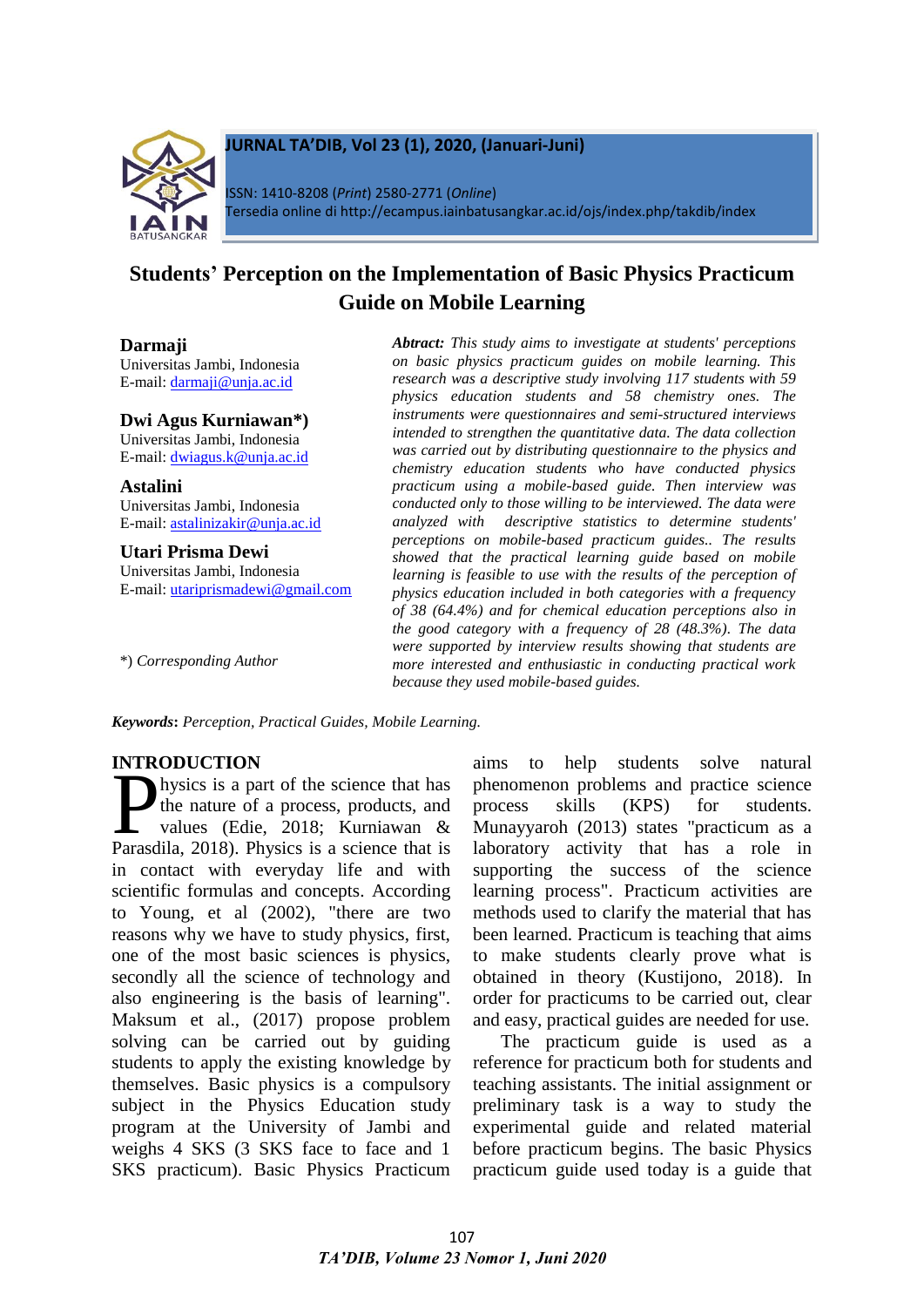can train students' science process skills. Practical activities require KPS owned by students such as: formulating hypotheses; formulate a problem; identifying variables and analyzing data; and draw conclusions so as to find knowledge in achieving learning competence (Misbah, 2018; Ozdemir & Dikici, 2016). Student science process skills are important skills to develop in education (Dasna, 2018). Process skills are also considered a scientific method used to train students' steps in finding things through activities experimental (Darmaji, Kurniawan, DA, Parasdila, H., & Irdianti, 2018). The observed aspects of science process skills (KPS) include observing, predicting, measuring, using tools, doing work, interpreting data, communicating and concluding. Science process skills are highly demanded to be possessed by students in the learning process (Hartini & Qohar, 2018). Because understanding concepts and KPS is an important thing to have, problems arising in understanding concepts and KPS experienced by these students must be dealt with as soon as possible by a physics lecturer (Yadaeni, Kusairi, & Malang, 2018). The use of basic physics practicum guides that are able to train student KPS greatly helps students in the process of carrying out practical work.

In addition, practicum guides can train students' science process skills. The use of media can also help students in the learning process. According to Uno (2016) the learning process requires an interesting and enjoyable learning media as a source of student independent learning. A media and practical guide can overcome the limitations in the implementation of practicum, so students get their learning experience (Limatahu, 2017). Media is a communication channel. Derived from the Latin word meaning "between," this term refers to something that carries information (Heinich, Molenda, & Russell, 2002). Media are forms of communication both in printed form and in audiovisual form and its equipment. Media that is able to provide precise information between the recipient of

information and the provider of information is good media (Pratama, Ulfa, & Kuswandi, 2013; Zulika et al, 2018 ). Learning media that are widely used today is smartphones. They are used not only for communication devices but also used as learning media (Hasanah, Hasani, Fatah, Sari & Romdani, 2018). As time develops, both in the field of media technology and the media used for learning will also develop. That way this is very supportive of the learning process (Ta,Abed, & Ahmad, 2017).

In line with the industrial revolution 4.0, various technologies have developed widely. The concept of Industry 4.0 assumes blurring the differences between the work of people and the work of machines (Ślusarczyk, 2019). The use of technology in the learning process in the current era is mushrooming everywhere, one of which is-based learning media smartphone. Technology is widely used as a learning medium, so it is very supportive of the learning process. According to Asrial (2019), currently, education in Indonesia is much influenced by the industrial revolution 4.0, namely technology, information and communication (ICT). In the field of education, the use of technology is centered on improving the quality of learning. As a result, it can improve the quality of education (Prasojo & Riyanto, 2011). The development of technology grows very fast and many gave rise to a variety of new applications, including the development of *smartphones*. At present *Smarphone* has become a mandatory requirement among students. According to Cahyana et al., (2017) the development of technology can also be used as a learning medium that can support the learning process. However, the use of education is still very lacking. In 2016 the Indonesian Internet Network Providers Association (APJII) conducted a survey with the results showing that 89.7%, the largest internet users in Indonesia were students. The problem that needs to be addressed by educators is to direct students to better use the internet in the realm of education (Saifuddin, 2017). An example that still uses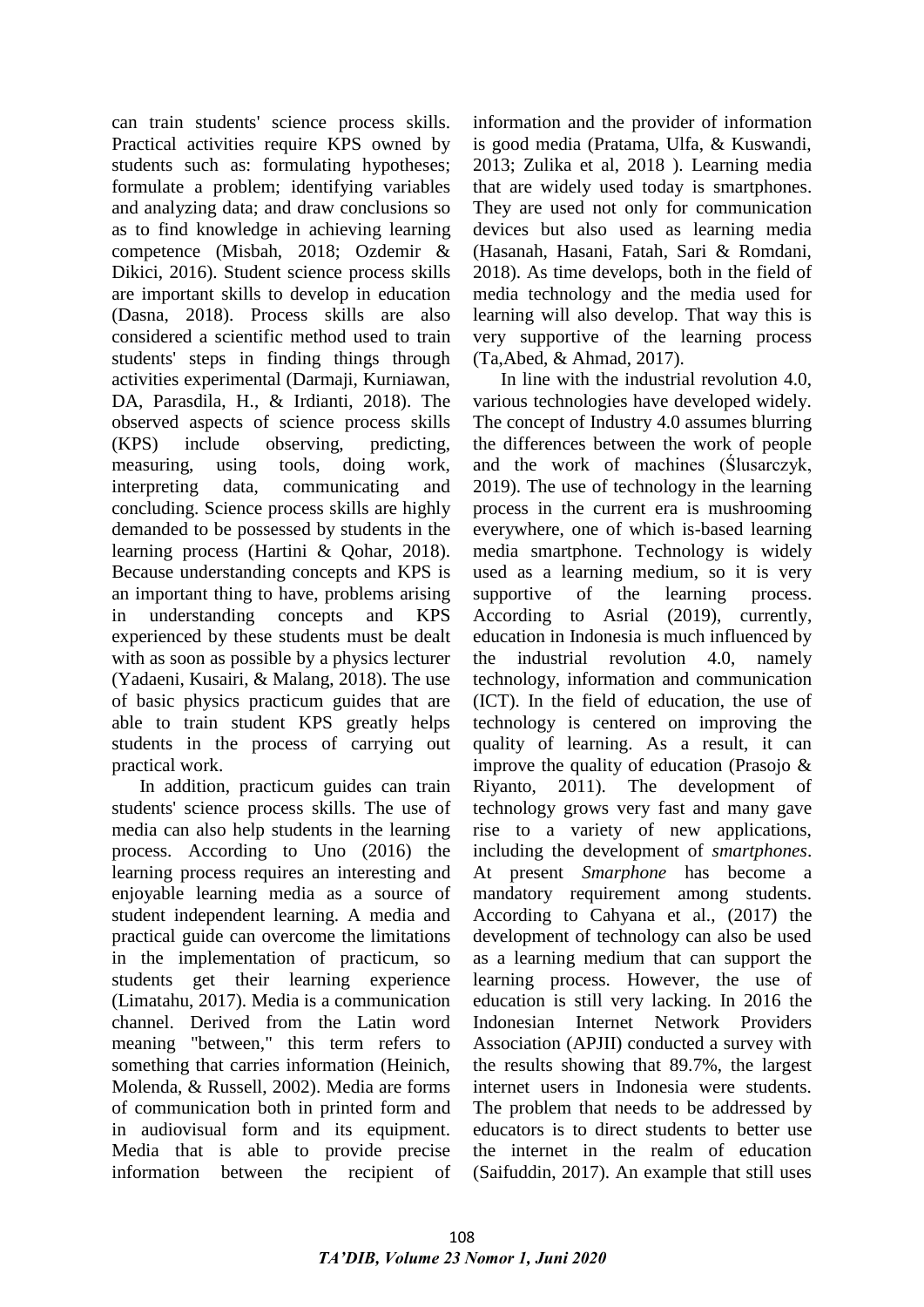the internet a little is a basic physics course. Over the last few decades, information and communication technologies have improved greatly and the use of computers has become more widespread (Vyas & Nirban, 2014). Through various advantages in the use of technology owned, one of which is computer technology has inspired many experts in the field of education to empower it on a broader scale, so that the process of use is not limited to learning, but also becomes the main tool in the administration of education (Prawiradilaga, Ariani, & Handoko, 2013). Learning media using technology are no longer heard at this time. Based on this reason, the researchers are interested to investigate the students' perception of the Basic Physics Practicum guide based on mobile learning.

Perception is a process of students interpreting, evaluating, accepting, giving opinions and testing the data and sensory responses to what they see (Slameto, 2010). Through the five senses that is like seeing is very closely related to the perception of students after the object concerned sees. Perception students usually occur during the learning process in class both perceptions of learning materials, learning models used and the media used. The influence on the social environment in which the individual lives can cause someone's perception to arise (Fitriana, Utaya, & Budijanto 2016; Cahyanti, Sinaga, & Amsor, 2018). Consequently, the use of mobile learning can help students become better at learning. Innovative mobile learning makes the learning process easier and more attractive so it is effective for learning (Huang, 2016; Yang, Hwang, & Sung, 2018).

According to Wahyuni, (2011) the research team observed the course of the learning process in the form of practicum using observation sheets. Observation Sheet and Basic Physics Practicum Guide used today is still in the form of hard copy. The use of observation sheets and practical guides is less effective and efficient so to make it easier it is used by the media to support the learning process. In addition to

being less effective and efficient, the current practical guide also consumes a lot of paper so as to minimize the use of paper, the solution is to use observation sheets and basic physics practicum guides in the form of mobile learning. Since at this time students in general have used a smartphone so to support the science process skills students can use observation sheets and basic physics practicum guides based on mobile learning that can be used anytime and anywhere so that students can prepare themselves in advance for practical activities. Therefore, to facilitate the implementation of practicum and increase students 'insights, researchers consider looking at students' perceptions of the application of basic physics practicum guides based on mobile learning.

## **METHOD**

This research was a descriptive research. Descriptive research is a research conducted in order to find out the value of independent variables, either one or more variables without making comparisons (Sugiyono, 2013). In this study, students' perceptions were viewed in terms of perceptual variables towards the basic physics practicum guide based on mobile learning at FKIP Jambi University. This study involved 117 majors consisting of 59 Physics Education Study Program students and 58 Chemistry Study Program students.

Data collection used perception questionnaire guided by Likert scale using categories of Very Not Good, Not Good, Enough, Good, and Very Good (Batubara, 2016). In addition to using questionnaire perception data collection, interviews was also used to strengthen quantitative data. The questionnaire items of students' perceptions of the basic physics practicum guide based on mobile learning were 10 statements with each positive and negative statement having 5 answer options. Student responses expected from the questionnaire in the form of answers Good or Not Good by giving a score for each positive statement as follows: Very Good=5, Good=4, Enough=3, Not Good=2, Very Not Good=1. Scoring for each negative statement is as follows: Very Good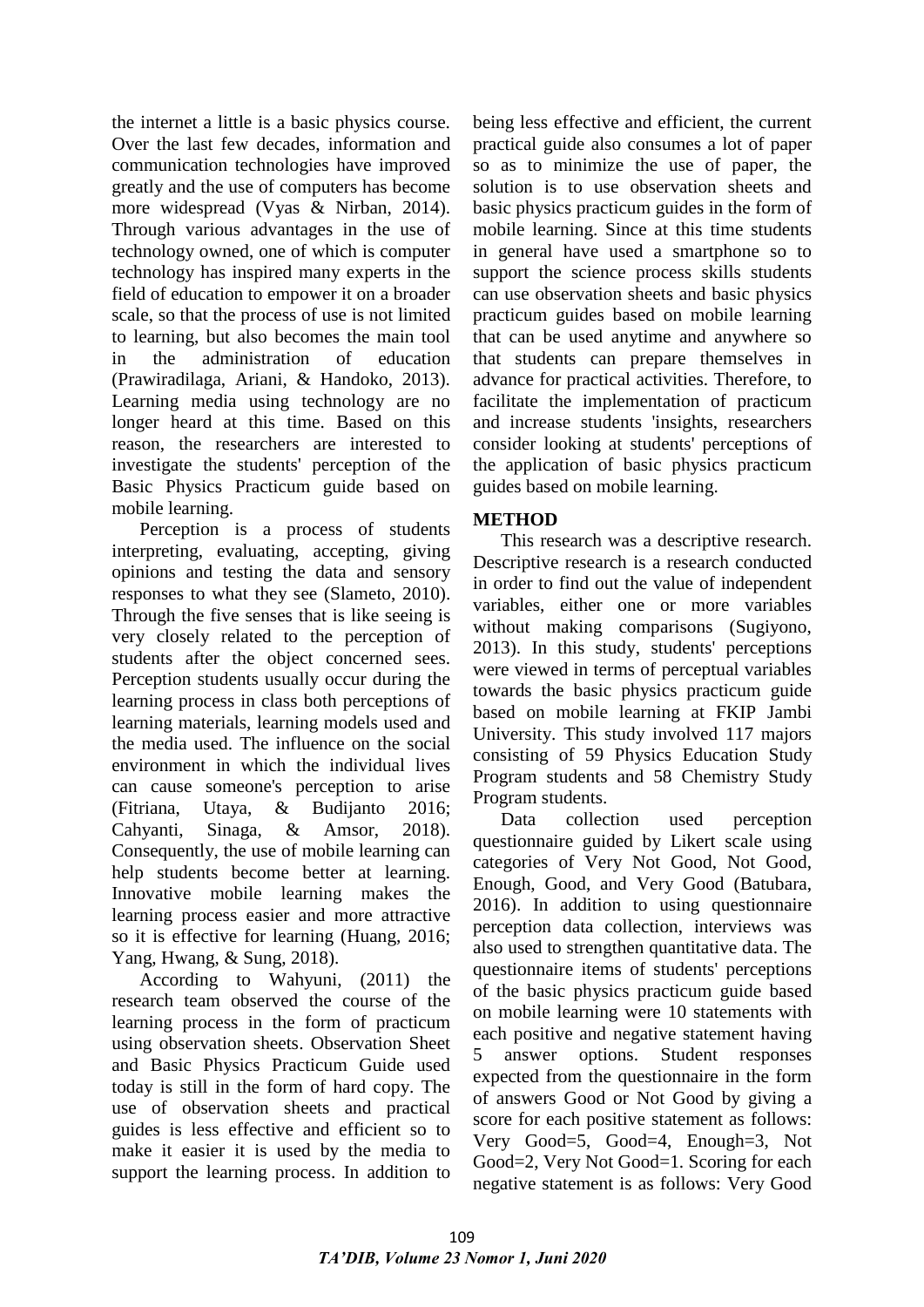$=1$ , Good=2, Enough=3, Not Good=4, Very Not Good=5. The level of students' perception categories on basic physics practicum guidelines can be seen in the following table 1:

**Table 1. The level of student perception categories**

| categories |               |                |  |  |
|------------|---------------|----------------|--|--|
| No.        | Category      | Score Interval |  |  |
| 1.         | Very Not Good | $20,0-36,0$    |  |  |
|            | Not Good      | $36,1-52,0$    |  |  |
| 3.         | Enough        | 52,1-68,0      |  |  |
| 4.         | Good          | 68.1-84.0      |  |  |
|            | Very Good     | 84,1-100,1     |  |  |

Data analysis techniques using descriptive statistics obtained mean (M), median (Mo), maximum value and minimum value on perception and interview using Miles & Huberman with the stages of reducing data, displaying, and conclusion (Miles, 1994).

#### **RESULTS AND DISCUSSION**

The results of students' perceptions of education in mathematics and natural sciences to e-module in physics practicum can be seen in table 2.

**Table 2. Description of students' perceptions on basic physics practicum guides based on mobile learning**

| Classification |                       |               | -<br>Mean    | Median  | Mode    | Min             | Max   | $\frac{0}{0}$ |          |
|----------------|-----------------------|---------------|--------------|---------|---------|-----------------|-------|---------------|----------|
| Department     | <b>Interval Score</b> | Category      | total        |         |         |                 |       |               |          |
| Physics        | $20.0 - 36.0$         | Very Not Good | $\theta$     | 71.1695 | 74.0000 | $72.00^{\circ}$ | 49.00 | 91.00         | $\Omega$ |
|                | $36.1 - 52.0$         | Not Good      | 3            |         |         |                 |       |               | 5.1      |
|                | 52.1-68.0             | Enough        | 13           |         |         |                 |       |               | 25.4     |
|                | 68.1-84.0             | Good          | 38           |         |         |                 |       |               | 64.4     |
|                | 84.1-100.0            | Very Good     | 3            |         |         |                 |       |               | 5.1      |
|                | 59<br>Total           |               |              |         |         |                 |       |               | 100      |
|                | $20.0 - 36.0$         | Very Not Good | $\mathbf{0}$ | 70.3621 | 71.5000 | $76.00^{\circ}$ | 49.00 | 85.00         | $\Omega$ |
| Chemistry      | $36.1 - 52.0$         | Not Good      |              |         |         |                 |       |               | 1.7      |
|                | 52.1-68.0             | Enough        | 24           |         |         |                 |       |               | 41.4     |
|                | 68.1-84.0             | Good          | 28           |         |         |                 |       |               | 48.3     |
|                | 84.1-100.0            | Very Good     | 5            |         |         |                 |       |               | 5.1      |
| 58<br>Total    |                       |               |              |         |         |                 |       | 100           |          |

Table 2 demonstrates the description of students' perception on the basic physics practicum guide based on mobile learning from 117 students consisting of 59 Physics Education students was good with a percentage of 64.4% and a mean of 71.16, median 74.00, 72.00 mode, min 49.00, and max 91.00. while Chemistry Education was in the good category with a percentage of 48.3% and a mean of 70.36, a median of 71.50, mode 76.00, min 49.00 and max 85.00.

Furthermore, to see the level of students' perception of the basic physics practicum guide based mobile learning in physics Education consisting of 59 students can be seen in table 4. However, to see the level of students' perception of the Basic Physics Practicum guide based on mobile learning in Chemistry Education consisting of 58 students can be seen in table 3.

**Table 3. Physics Education student perception to the Basic Physics practicum guide based on mobile learning**

| ісаі шшя |                       |               |    |      |  |  |
|----------|-----------------------|---------------|----|------|--|--|
| No       | <b>Interval Score</b> | Category      | F  | $\%$ |  |  |
|          | 20.0-36.0             | Very Not Good |    |      |  |  |
| 2        | $36.1 - 52.0$         | Not Good      | 3  | 5.1  |  |  |
| 3        | 52.1-68.0             | Enough        | 15 | 25.4 |  |  |
| 4        | 68.1-84.0             | Good          | 38 | 64.4 |  |  |
| 5        | 84.1-100.0            | Very Good     | 3  | 5.1  |  |  |
|          | Total                 |               | 59 | 100  |  |  |

Table 3 shows the perception of Physics Education students towards the basic physics practicum guide based on mobile learning as many as 38 students were in the good category with a percentage of 64.4%, and 15 students were in the sufficient category with a percentage of 25.4%.

**Table 4. Chemistry students' perceptions about Basic Physics Practicum Guide based on mobile learning**

| теагищ <u>е</u> |                       |               |    |      |  |  |
|-----------------|-----------------------|---------------|----|------|--|--|
| No              | <b>Interval Score</b> | Category      | F  | $\%$ |  |  |
| 1.              | $20.0 - 36.0$         | Very Not Good |    |      |  |  |
| 2.              | $36.1 - 52.0$         | Not Good      |    | 17   |  |  |
| 3.              | 52.1-68.0             | Enough        | 24 | 41.4 |  |  |
| 4.              | 68.1-84.0             | Good          | 28 | 48.3 |  |  |
| 5.              | 84.1-100.0            | Very Good     |    | 5.1  |  |  |
|                 | Jumlah                |               | 58 |      |  |  |
|                 |                       |               |    |      |  |  |

Table 4 shows the chemistry education student's perception of the basic physics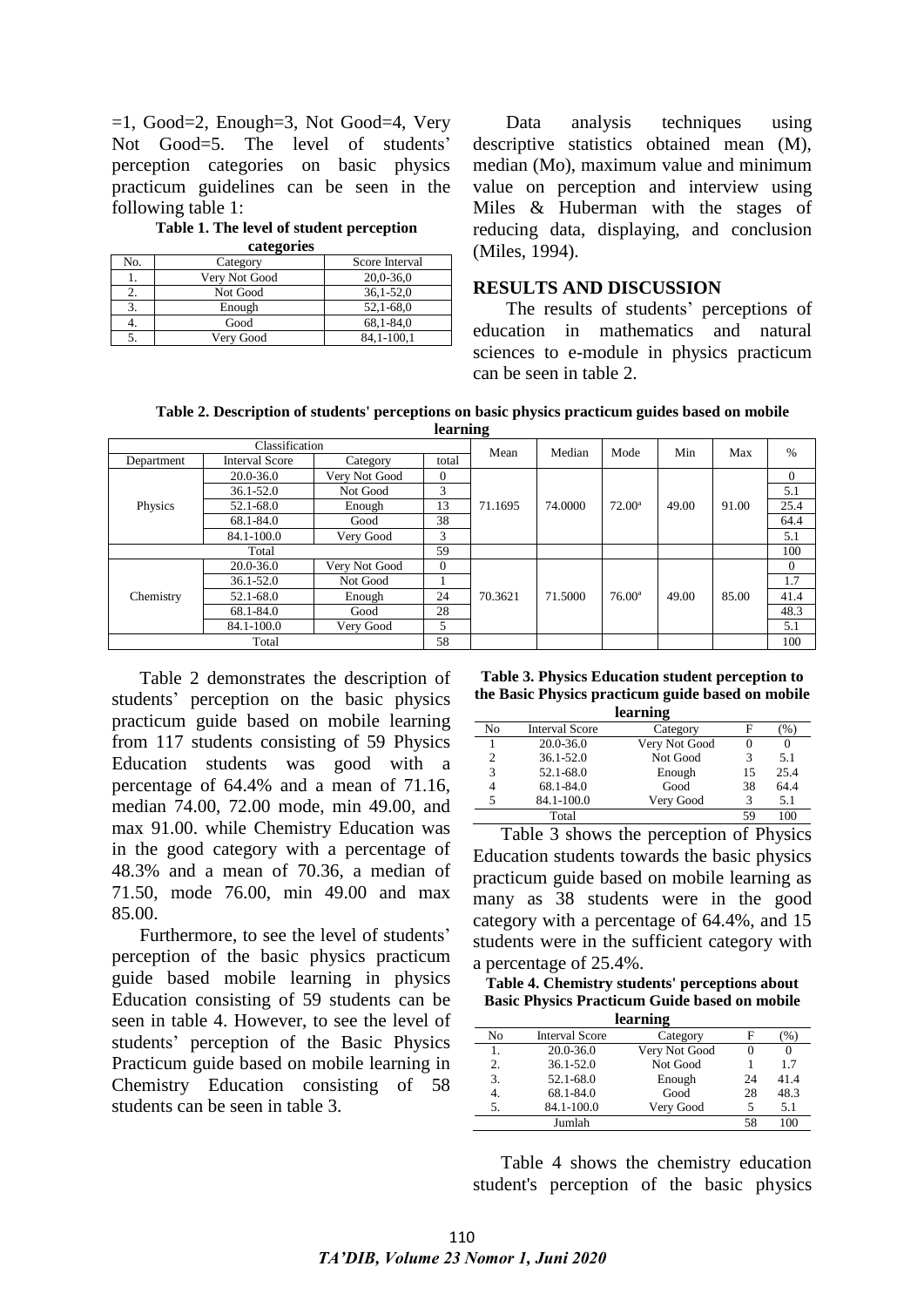practicum based on mobile learning as many as 28 students in the good category with a percentage of 48.3%, and 24 students are in the sufficient category with a percentage of 41.4%.

Based on the results of these data, it was found that Physics Education students had better perception than Chemistry Education students' perception of the basic physics practicum guidelines based on mobile learning. The difference in the perception of Physics Education students was higher than the Chemistry Education students' perceptions of the Basic Physics Practicum guide based on mobile learning because when filling in the questionnaire, the perception of responses from chemistry students was still doubtful. Whereas more Physics Education students answered that they agreed with the use of basic Physics Practicum guides based on mobile learning.

Although Physics Education students have better perceptions than Chemistry students' perceptions of basic physics practicum guidelines based on mobile learning, in fact Physics Education students also have bad perceptions with a greater percentage than Chemistry Education students. Based on the interview, Physical Education students tend to be difficult to focus only on learning when using their smartphones. They were told that learning is done through their smartphones sometimes uncontrolled and unsystematic. When they want to dig up information on students tend to stray from the main topic for the curiosity of students. Not only that, but some students also recognize that they cannot ignore the incoming message from their social media so that the use of smartphones in learning more sometimes confiscate their time on social media is not the lesson. While the Chemistry Education students forcefully argued that they could divide their time to stay focused on the topic of their lesson and solve the problems they faced by looking for information together with their peers. They realize that the use of smartphones actually gives them ease in acquiring knowledge for smartphones equipped with various

advanced features (applications). They realized that the applications are in use simultaneously (collaborated).

Based on interviews obtained, students like learning media using smartphones (Android). This is because students consider their use to be more practical, accessible anywhere and at any time, and more to introduce students to technology in learning. Mobile learning can help students access learning resources anytime and anywhere so they gain knowledge in learning that shows students' positive attitudes towards mobile learning (Marzouki, Idrissi, & Bennani, 2017). This shows students agreed that the use of smartphones has a positive impact. Mobile technologies are the most adequate means to create an effective and efficient learning environment and positive feedback and positive attitudes show that there are positive effects on the learning process of students (Zhdanko, 2019).

Additional information obtained from the interviews was the use of smartphones increases students' knowledge. In addition, 100% of the students agreed with the idea of the use of smartphones in learning. The reasons tend to be given the ease of obtaining information. It is clear that students tend to gather information using their smartphones rather than finding information in libraries. With mobile technology, the solution is to overcome the obstacles in terms of distance in learning so that the time has come to move to a new path in educational pedagogy called mobile learning.

Students tend to discuss through their social media. Students communication skills can be improved through the use of social media. It has a positive effect on students that enables the democratization of the internet (Gusen, & Keswet, 2017). Students tend to create discussion groups via social media to share information such as physics practice. Students realize that the basic physics practicum guides using mobile learning provide solutions for students to overcome barriers to long distance learning. Distance learning is the oldest form of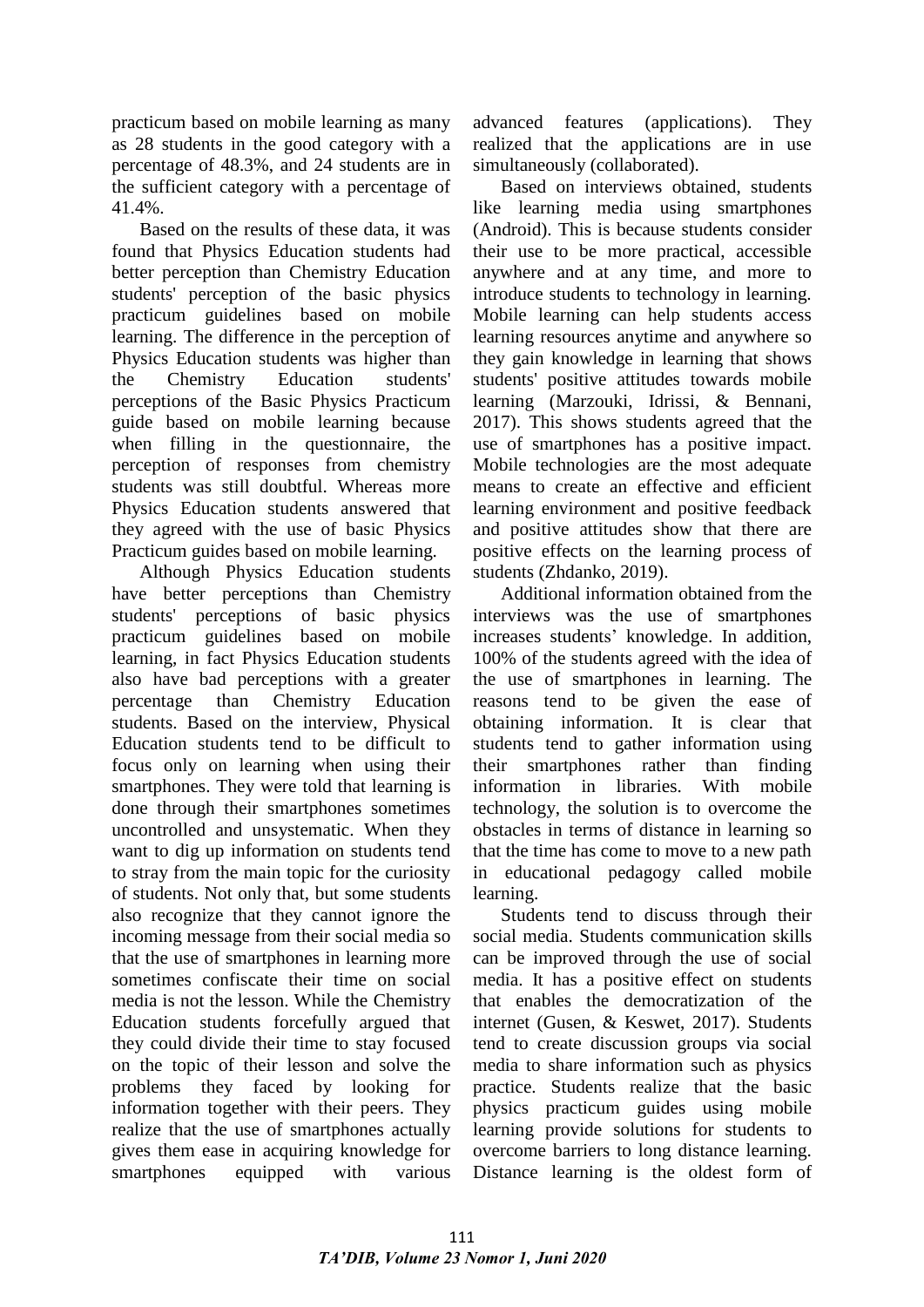learning that is developed into e-learning that offers new methods of distance learning based on computers and new technologies such as mobile learning. Learning using the basic physics-based practical practice guide provides opportunities for students to study anytime and anywhere because it is more practical and flexible.

The basic physics practicum guide based on mobile learning can overcome the problems experienced by students when using the print based basic physics practicum guide. Learning media that utilize online technology is able to accommodate needs whenever and wherever is real-time as the ideal learning media (Solihudin, 2018). However, the interview results show that the basic physics practicum guide based on mobile does not always meet the practical and effective aspects. This is based on their perception that 100% of students prefer to use their smartphones rather than computers to access basic physics practicum guides based on mobile learning. Apart from its size, which tends to be smaller and lighter, the display of basic physics practicum guides based on mobile learning is also interesting if accessed via a smartphone. Therefore, the basic physics practicum guide based on mobile learning can meet the indicators as a modern and sophisticated learning media when it can be accessed via a smartphone and able to facilitate the training of students' science process skills.

The basic physics practicum guide based on mobile learning is one of the learning media that can motivate students to learn. Internal motivation can be built through the regularity and intensity of the use of technology as some independent activity, even this can affect motivation in acquiring knowledge is also the motivation to achieve certain things (Irina, Anastasia, & Elena, 2019). This was an evident from the interview where they were interested in using the basic physics practicum guide based on mobile learning so that they had no difficulty in carrying a practical guidebook which tended to be heavier when taken to the laboratory when doing basic physics

practicum activities. Based on Sukmana & Suartama research (2018), the process of teaching and learning using devices mobile learning have excellent feasibility and have a good level of interactivity and are able to make students active in practicum. Research by Pratama (2013) advocates that based mobile learning can be overcome a problem in learning activities, which is useful to facilitate, and provide ways for students to be able to understand the material explained by the lecturer. With the help of new technology, an explosion of learning and new information emerged, especially on mobile devices that is believed to be able to improve the skills and cognitive characteristics of students, the new generation, who were considered ready to work learning with technology.

## **CONCLUSION**

This study concludes that Basic Physics Practicum Guide based on *mobile learning is*  feasible to use for practicum. It can be seen from the positive responses given by Physics Education students and Chemistry Education students. The perception of Physics Education students towards the basic physics practicum guide based on *mobile learning* is better than the Chemistry Education students' perception.

It is suggested to develop learning by combining mobile learning with learning models and teaching materials appropriate to the characteristics of the material, so that the use of mobile learning can be maximized and provided supplies to the students during a practicum physics.

## **REFERENCES**

Asrial, Syahrial., Kurniawan. D. A., Chan. F., Septianingsih. R., &Perdana.R. (2019). Multimedia Innovation 4.0 in Education: E-Modul Ethnoconstructivism. *Universal Journal of Educational Research*, 7(10), 2098- 2107 Astalini, A., Darmaji, D., Kurniawan, W., Anwar, K., & Kurniawan, D. A. (2019). Effectivenes of Using E-Module and E-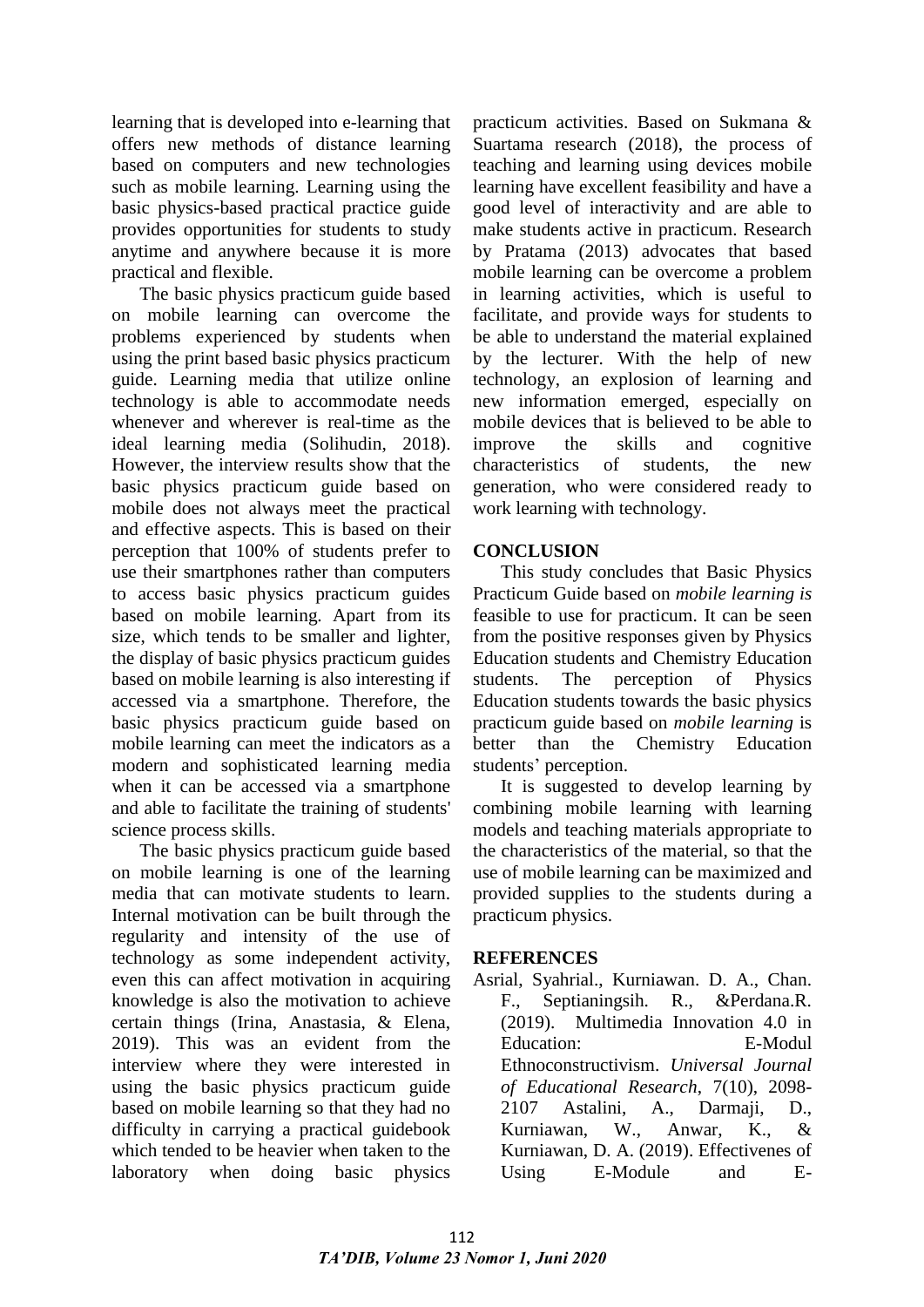Assessment. *International Journal of Interactive Mobile Technologies (iJIM)*, *13*(9), 21-39.

- Astalini, A., Kurniawan, D. A., Sulistiyo, U., & Perdana, R. (2019). E-Assessment Motivation in Physics Subjects for Senior High School. *International Journal of Online and Biomedical Engineering (iJOE)*, *15*(11), 4-15.
- Batubara, H. H. (2016). Penggunaan Google Form Sebagai Alat Penilaian Kinerja Dosen di Prodi PGMI Uniska Muhammad Arsyad Al Banjari. *Jurnal Al Bidayah*, *8*(1), 39-40.
- Cahyana. U, Paristiowati. M, Nurhadi. M, F & Hasyrin.S, N. (2017). Studi Tentang Motivasi Belajar Siswa Pada Penggunaan Media Mobile Game Base Learning Dalam Pembelajaran Laju Reaksi Kimia. *Jurnal Teknologi Pendidikan*, 19(2), 143- 155.
- Creswell, J. W. (2012). *Educational Research: Planning, Conducting and Evaluating Quantitativ and Qualitativ Research*. Lincoln: University of Nebraska.
- Darmaji, D. A. Kurniawan, Astalini, A. Lumbantoruan, and S. C. Samosir. (2019). Mobile Learning in Higher Education for The Industrial Revolution 4.0 : Perception and Response of Physics Practicum. *Int. J. Interact. Mob. Technol,*  13(9), 4-20.
- Darmaji, D. A. Kurniawan, Astalini, Kurniawan, W., Anwar. K, and A. Lumbantoruan. (2019). Students' Perceptions of Electronic's Module in Physics Practicum. *Journal of Education and Learning (EduLearn)*, 13(2), 288- 294.
- Darmaji, D., Kurniawan, D. A., & Irdianti, I. (2019). Physics Education Students' Science Process Skills. *International Journal of Evaluation and Research in Education*, *8*(2), 293-298.
- Darmaji, Kurniawan, D. A., Parasdila, H., & Irdianti. (2018). De-scription of Science Process Skills' Physics Education Students at Jambi University in

Temperature and Heat Materials. *The Educational Review, USA,* 2(9), 485-498.

- Edie, S. S., Safitri, H. N., Alighiri, D., Sari, L. M. E. K., Marwoto, P., & Iswari, R. S. (2018). The effect of using bomb calorimeter in improving science process skills of physics students. In *Journal of Physics: Conference Series*, 983(1), 012205.
- Gusen, J., & Keswet, L. (2017). Opportunities and Threats of Social Media to Education: A Case Study of Undergraduate Students of the Faculty of Education, University of Jos, Nigeria. *The International Journal Of Science & Technoledge (ISSN 2321 – 919X)*, *5*(7), 115–120.
- Hasanah, I., Hasani, A., Fatah, A., Sari, I. J., & Romdani, A. (2018). The Influence of Learning by Smartphone to the Conceptual Science Knowledge and the Independence of Students' Learning at Junior High School. *Jurnal Penelitian dan Pembelajaran IPA*, *4*(2), 158-166.
- Heinich, R, L, Molenda, J, D, Russell. (2002). *Instructional Media and Technologies for Learning.* New Jersey: Merril Prentice Hall.
- Irina, A., Irina, B., Anastasia, G., & Elena, D. (2019). Active Learning Technologies In Distance. *International Journal of Cognitive Research in Science, Engineering and Education*, *7*(1), 85–94.
- Kustijono, R., Jatmiko, B., & Ibrahim, M. (2018). The Effect Of Scientific Attitudes Toward Science Process Skills In Basic Physics Practicum By Using Peer Model. *International Journal Of Geomate*, *15*(50), 82–87.
- Limatahu, N., Aulia Rahman, N., Nur Abu, S. H., & Cipta, I. (2017). Pengaruh Video Praktikum Dengan Modul Elektronik Terhadap Keterampilan Proses Pada Materi Stoikiometri Siswa Kelas X SMAN 2 Tidore Kepulauan. *Jurnal Pendidikan Kimia*, *9*(1), 225–228.
- Maison, Darmaji, Astalini, D. A. Kurniawan, and P. S. Indrawati. (2019). Science process skills and motivation. *Humanit. Soc. Sci. Rev,* 7(5), 48–56.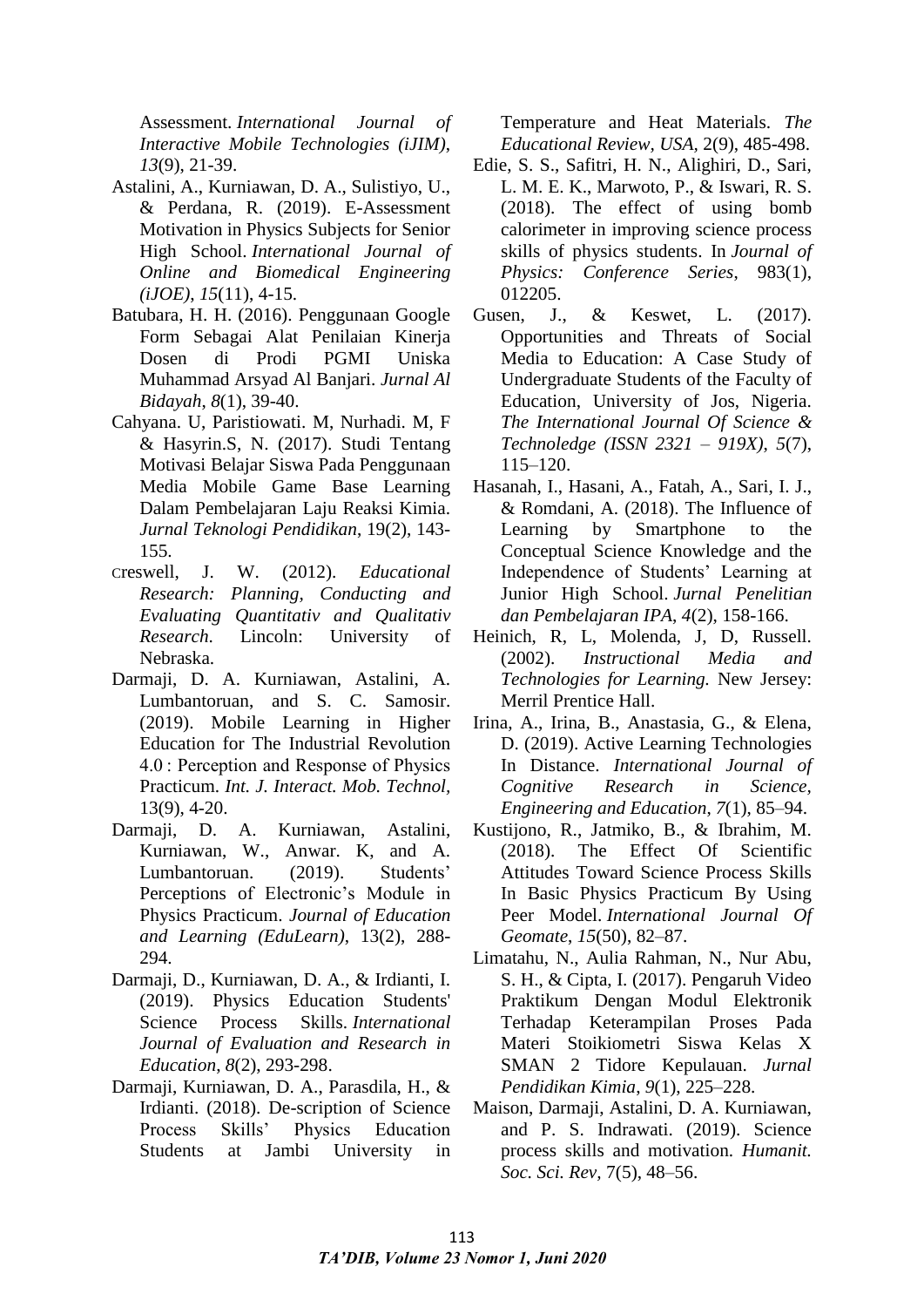- Maliki, A., Maksum, I., Hidayat, A., & Sutopo, S. (2017). Kemampuan Pemecahan Masalah Siswa pada Topik Suhu dan Kalor melalui Pembelajaran Cognitive Apprenticeship. *Jurnal Pendidikan: Teori, Penelitian, dan Pengembangan, 2*(2), 304–308.
- Marzouki, O. F., Idrissi, M. K., & Bennani, S. (2017). Effects of Social Constructivist Mobile Learning Environments on Knowledge Acquisition: A Meta-Analysis. *International Journal of Interactive Mobile Technologies (IJIM)*, *11*(1), 18.
- Misbah, M., Wati, M., & Rif'at, M. F. (2018). Pengembangan Petunjuk Praktikum Fisika Dasar I Berbasis 5M Untuk Melatih Keterampilan Proses Sains dan Karakter Wasaka. *Jurnal Fisika Flux: Jurnal Ilmiah Fisika FMIPA Universitas Lambung Mangkurat*, *15*(1), 26-30.
- Nanda, O. A., & Wilujeng, I. (2018). The Effectiveness of Android-assisted Optical Devices Learning to Improve Students' Conceptual Understanding. *Jurnal Penelitian dan Pembelajaran IPA*, *4*(2), 105-115.
- Ozdemir, G., & Dikici, A. (2017). Relationships between scientific process skills and scientific creativity: Mediating role of nature of science knowledge. *Journal of Education in Science Environment and Health*, *3*(1), 52-68.
- Prasojo, Lantip Diat & Riyant. (2011). *Teknologi Informasi Pendidikan*  Yogyakarta: Gava Media*.*
- Pratama, R. A., Ulfa, S., & Kuswandi, D. (2018). Mobile Learning Berbasis Game Based Learning Pelajaran Matematika Pokok Bahasan Bangun Ruang Sisi Datar. *Jurnal Pendidikan: Teori, Penelitian, dan Pengembangan*, *3*(6), 771-777.
- Prawiradilaga, A, & Handoko. (2013). *Mozaik Pendidikan E-Learning.* Yogyakarta: Gava Media*.*
- Rahmawati, R., Handayanto, S. K., & Dasna, I. W. (2018). Pengaruh Learning Cycle

5E terhadap Keterampilan Proses Sains Peserta Didik Kelas VIII. *Jurnal Pendidikan: Teori, Penelitian, dan Pengembangan*, *3*(3), 286-290.

- Saifuddin. M. F. (2018). E-Learning dalam Persepsi Mahasiswa. *Jurnal VARIDIKA*, 29(2), 102-109.
- Sinaga, P., Amsor, & Cahyanti, F. D. (2019). Effectiveness of the new generation ebook application for mobile phones in improving the conceptual mastery of kinematics. *International Journal of Mobile Learning and Organisation*, *13*(2), 217-232.
- Slameto. (2003). *Belajar dan Faktor-Faktor yang Memengaruhinya*. Jakarta: Rineka Cipta.
- Ślusarczyk, B. (2019). Industry 4.0: are We Ready?', *Polish Journal of Management Studies*, *17*(1), 232–248.
- Solihudin, T. (2018). Pengembangan E-Modul Berbasis Web Untuk Meningkatkan Pencapaian Kompetensi Pengetahuan Fisika Pada Materi Listrik Statis Dan Dinamis SMA. J*urnal Wahana Pendidikan Fisika*, *(ISSN: 2338- 1027)*, *3*(2), 51-61.
- Sugiyono. (2013). *Metode Penelitian Pendidikan (Pendekatan Kuantitatif, Kualitatif, dan R&D)*. Bandung: Alfabeta.
- Sukmana, A. I. W. I. Y., & Suartama, I. K. (2018). Pengembangan Mobile Learning Berorientasi Model Pembelajaran Flipped Classroom Pada Mata Kuliah Multimedia. *Journal of Education Technology*, 1(2), 45-50.
- Vyas, N., & Nirban, V. (2014). Students' Perception on the Effectiveness of Mobile Learning in an Institutional Context. *ELT Research Journal*, *3*(1), 26–36.
- Wahyuni, S., & Widiarti, N. (2010). Penerapan pembelajaran berbasis masalah berorientasi chemoentrepreneurship pada praktikum kimia fisika. *Jurnal Inovasi Pendidikan Kimia*, *4*(1), 484-496.
- Yadaeni, A., Kusairi, S., & Parno, P. (2018). Penguasaan Konsep dan Keterampilan